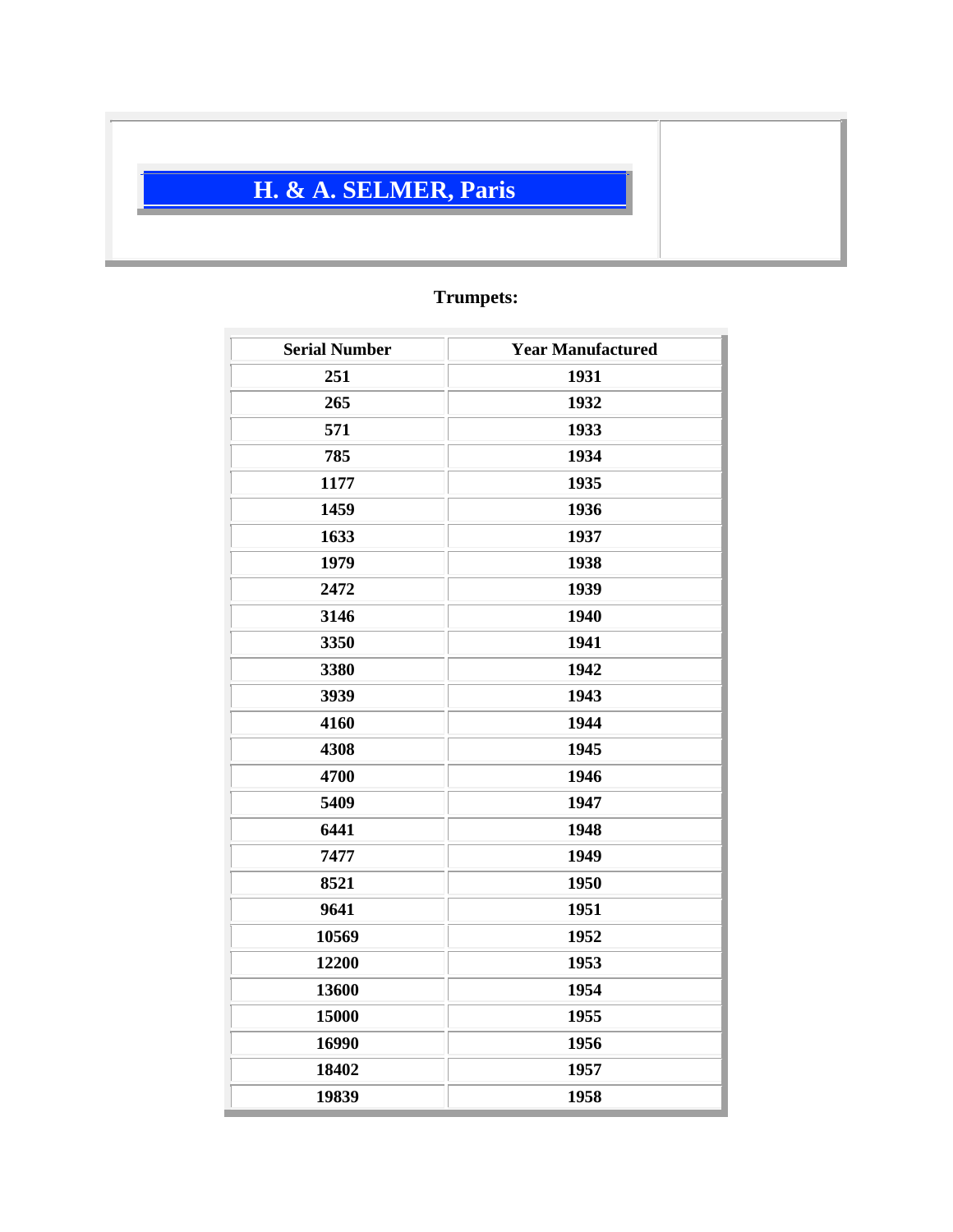| 21222<br>∼ | 1959 |
|------------|------|
| 23038      | 1960 |

## **Clarinets:**

| <b>Serial Number</b> | <b>Year Manufactured</b> |
|----------------------|--------------------------|
|                      | <b>L</b> Series:         |
| L1000                | 12/1/31                  |
| L2100                | 1932                     |
| L3250                | 1933                     |
| L4300                | 1934                     |
| L5500                | 1935                     |
| L6600                | 1936                     |
| L7750                | 1937                     |
| <b>L8800</b>         | 1938                     |
| L9900                | 1939                     |
| <b>M</b> Series:     |                          |
| <b>M1000</b>         | 2/1/39                   |
| M2400                | 1940                     |
| M3400                | 1944 (during)            |
| M6000                | 1945 (during)            |
| <b>M8000</b>         | 1946 (during)            |
| <b>N</b> Series:     |                          |
| <b>N100</b>          | 10/1/46                  |
| N1000                | 2/1/47                   |
| N2800                | 1948                     |
| N4900                | 1949                     |
| N6600                | 1950                     |
| <b>N8100</b>         | 1951                     |
| <b>P</b> Series:     |                          |
| P1200                | 1952                     |
| P4200                | 1953                     |
| P7400                | 1954                     |
| <b>Q</b> Series:     |                          |
| Q1100                | 1955                     |
| Q4350                | 1956                     |
| Q7290                | 1957                     |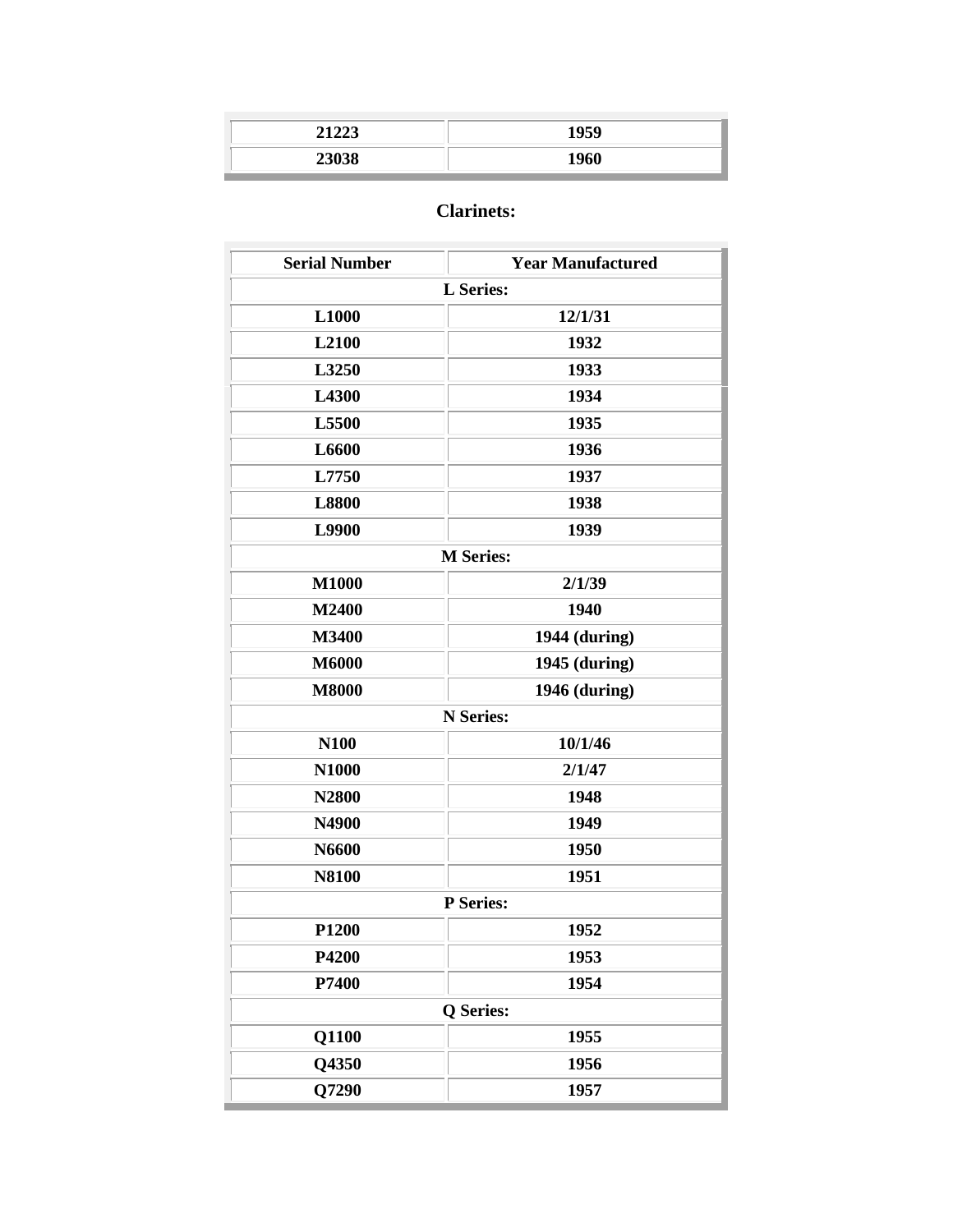| <b>R</b> Series: |                  |  |
|------------------|------------------|--|
| <b>R1200</b>     | 1958             |  |
| <b>R6100</b>     | 1959             |  |
|                  | <b>S</b> Series: |  |
| S1150            | 1960             |  |
| S4160            | 1961             |  |
| S7390            | 1962             |  |
| <b>T</b> Series: |                  |  |
| <b>T1400</b>     | 1963             |  |
| <b>T5800</b>     | 1964             |  |
| <b>U</b> Series: |                  |  |
| <b>U1100</b>     | 1965             |  |
| <b>U5700</b>     | 1966             |  |
|                  | <b>V</b> Series: |  |
| <b>V1000</b>     | 1967             |  |
| V4800            | 1968             |  |
| V7900            | 1969             |  |
|                  | <b>W</b> Series: |  |
| W1700            | 1970             |  |
| W5900            | 1971             |  |
|                  | X Series:        |  |
| X1500            | 1972             |  |
| X6400            | 1973             |  |
| <b>Y</b> Series: |                  |  |
| <b>Y1200</b>     | 1974             |  |
| Y6300            | 1975             |  |
| <b>Z</b> Series: |                  |  |
| <b>Z1100</b>     | 1976             |  |
| Z5200            | 1977             |  |

## **Saxophones:**

| <b>Serial Number</b>        | <b>Year Manufactured</b> |
|-----------------------------|--------------------------|
| Selmer Bari Sax #969        | 4/1/27                   |
| Selmer C Melody #4000       | 4/1/27                   |
| Selmer Alto #4300           | 9/1/27                   |
| <b>Selmer Soprano #5000</b> | 4/1/27                   |
| 6,000 - Alto                | 11/1/27                  |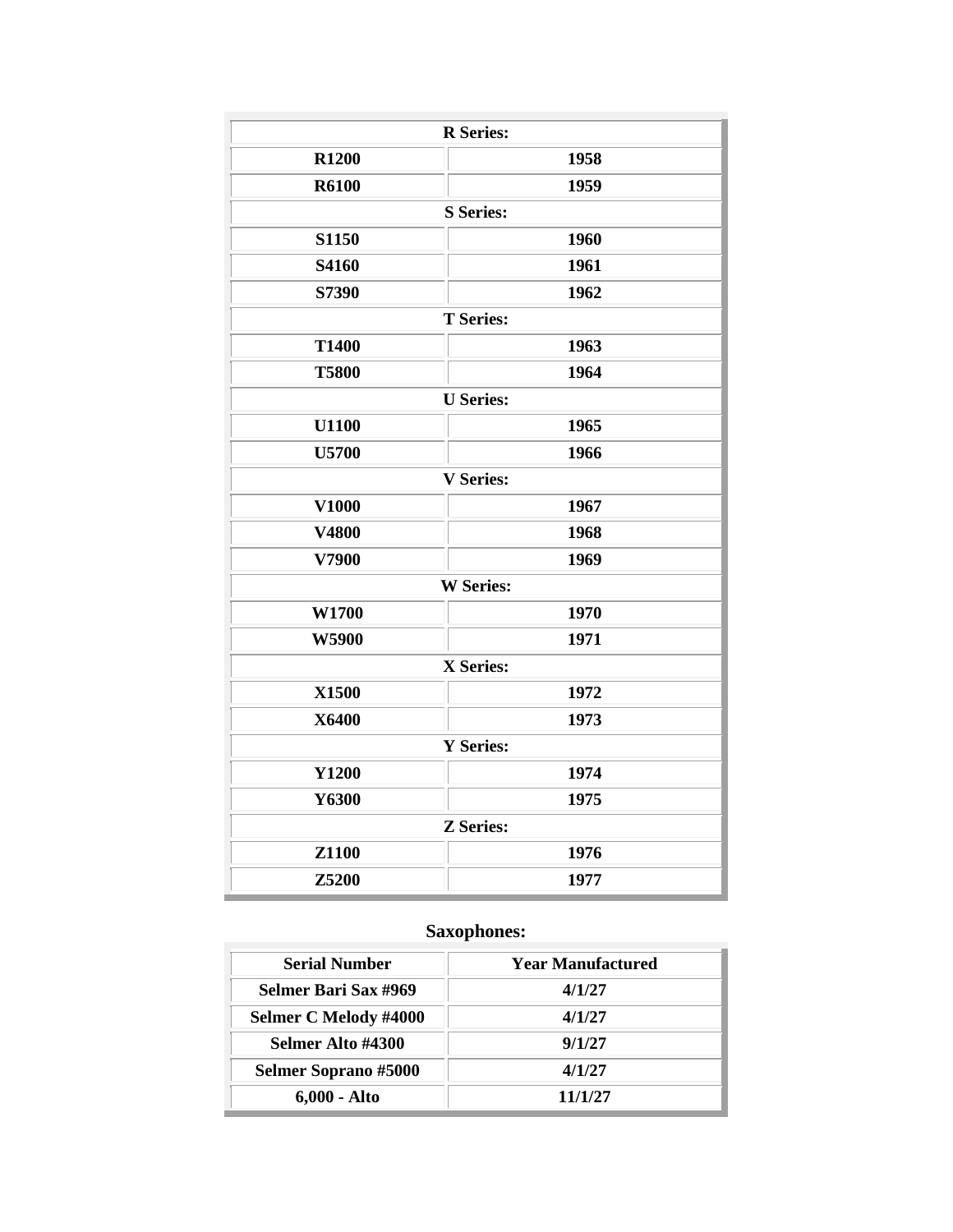| 7,000 - Alto     | 4/1/28                  |
|------------------|-------------------------|
| 8,000 - Alto     | 12/1/28                 |
| 9,000 - Baritone | 11/2/28                 |
| 9,000 - Soprano  | 9/25/28                 |
| 10,000           | 6/12/29                 |
| 11,000           | 10/8/29                 |
| 12,000           | 2/28/30                 |
| 13,000           | 9/1/30                  |
|                  | "CIGAR CUTTER"          |
| 14,000           | 4/1/31                  |
| 15,000           | 10/1/31                 |
| 16,000           | 4/7/31                  |
| 17,000           | 11/15/32                |
| 18,000           | 7/15/33                 |
| 19,000           | 4/1/34                  |
| 20,000           | 3/27/35                 |
| 21,000           | 11/15/35                |
|                  | "BALANCED ACTION"       |
| 22,000           | 4/10/36                 |
| 23,000           | 12/18/36                |
| 24,000           | 5/1/37                  |
| 25,000           | 1/27/38                 |
| 26,000           | 10/10/38                |
| 27,000           | 5/15/39                 |
| 28,000           | 9/8/39                  |
| 29,000           | 12/15/39                |
| 30,000           | 10/15/40                |
| 33,000           | 6/1/47                  |
| 34,000           | 10/6/47                 |
|                  | "SUPER BALANCED ACTION" |
| 35,000           | 1/30/48                 |
| 36,000           | 11/1/48                 |
| 37,000           | 11/8/49                 |
| 38,000           | 4/30/49                 |
| 39,000           | 11/25/49                |
| 40,000           | 5/11/50                 |
| 41,000           | 6/20/50                 |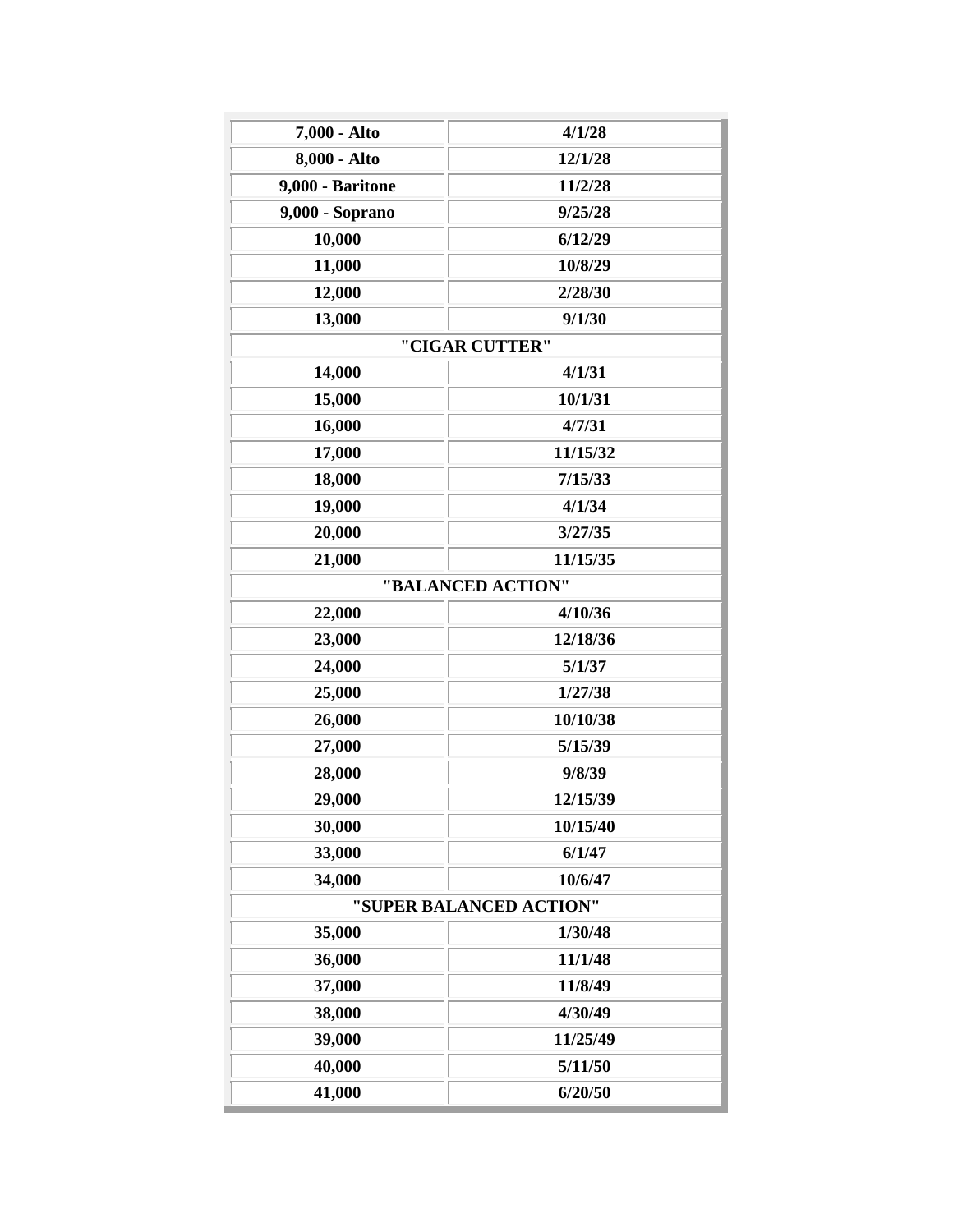| 42,000 | 12/5/50          |
|--------|------------------|
| 43,000 | 5/15/51          |
| 44,000 | 11/9/51          |
| 45,000 | 8/29/51          |
|        | "LOW A BARI SAX" |
| 46,000 | 3/1/52           |
| 47,000 | 7/7/52           |
| 48,000 | 8/28/52          |
| 49,000 | 12/9/52          |
| 50,000 | 7/24/53          |
| 51,000 | 11/23/53         |
| 52,000 | 2/10/54          |
| 53,000 | 4/1/54           |
| 54,000 | 7/30/54          |
| 55,000 | 10/1/54          |
| 56,000 | 11/11/54         |
|        | "MARK VI"        |
| 57,000 | 1/7/55           |
| 58,000 | 4/27/55          |
| 59,000 | 8/1/55           |
| 60,000 | 10/21/55         |
| 61,000 | 12/19/55         |
| 62,000 | 2/25/56          |
| 63,000 | 5/22/56          |
| 64,000 | 9/20/56          |
| 65,000 | 11/1/56          |
| 66,000 | 2/21/57          |
| 67,000 | 4/8/57           |
| 68,000 | 6/20/57          |
| 69,000 | 10/9/57          |
| 70,000 | 12/3/57          |
| 71,000 | 2/11/58          |
| 72,000 | 4/10/58          |
| 73,000 | 6/24/58          |
| 74,000 | 8/20/58          |
| 75,000 | 11/3/58          |
| 76,000 | 2/1/59           |
|        |                  |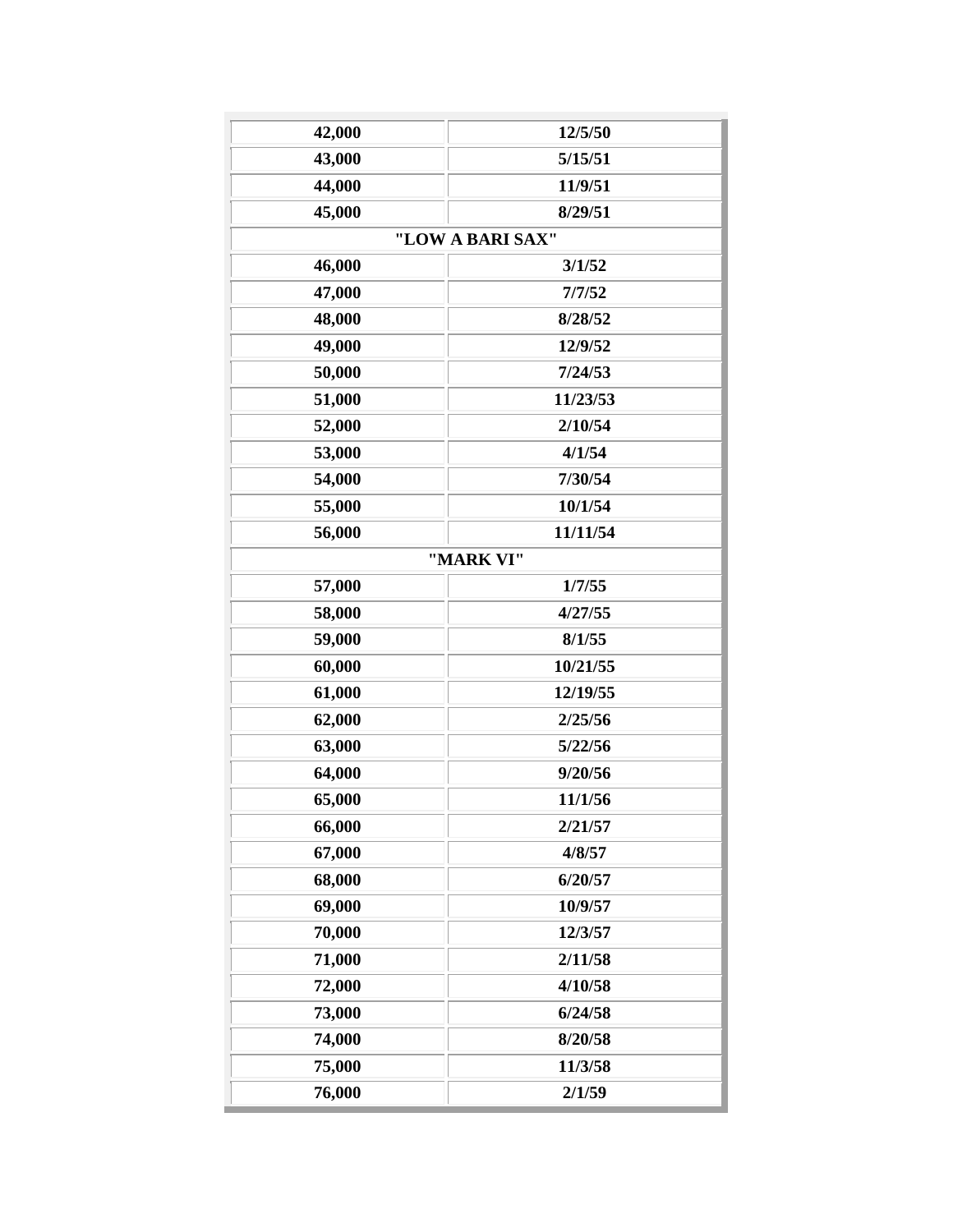| 77,000  | 5/1/59   |
|---------|----------|
| 78,000  | 7/1/59   |
| 79,000  | 9/1/59   |
| 80,000  | 11/1/59  |
| 81,000  | 1/25/60  |
| 82,000  | 2/10/60  |
| 83,000  | 3/1/60   |
| 84,000  | 4/10/60  |
| 85,000  | 5/5/60   |
| 86,000  | 6/28/60  |
| 87,000  | 7/10/60  |
| 88,000  | 8/1/60   |
| 89,000  | 10/5/60  |
| 90,000  | 3/16/61  |
| 91,000  | 4/10/61  |
| 92,000  | 7/20/61  |
| 93,000  | 11/1/61  |
| 94,000  | 1/2/62   |
| 95,000  | 2/1/62   |
| 96,000  | 3/2/62   |
| 97,000  | 4/1/62   |
| 98,000  | 5/1/62   |
| 99,000  | 6/10/62  |
| 100,000 | 7/14/62  |
| 101,000 | 10/25/62 |
| 102,000 | 11/18/62 |
| 103,000 | 1/1/63   |
| 104,000 | 3/1/63   |
| 105,000 | 4/1/63   |
| 106,000 | 7/1/63   |
| 107,000 | 9/10/63  |
| 108,000 | 10/15/63 |
| 109,000 | 11/1/63  |
| 110,000 | 1/2/64   |
| 111,000 | 2/10/64  |
| 112,000 | 4/1/64   |
| 113,000 | 5/1/64   |
|         |          |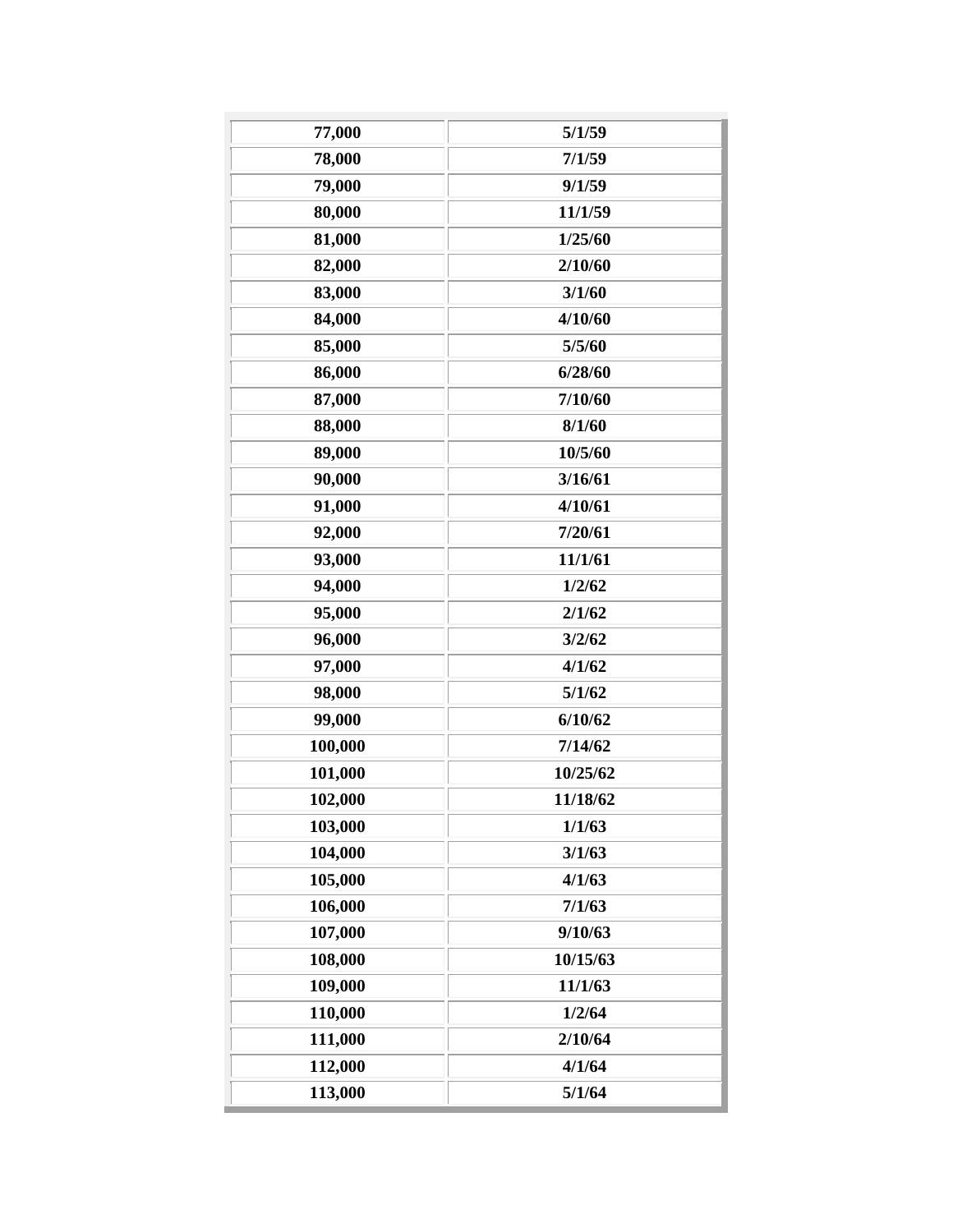| 114,000                     | 6/1/64     |  |
|-----------------------------|------------|--|
| 115,000                     | 8/1/64     |  |
| 116,000                     | 9/28/64    |  |
| 117,000                     | 10/15/644  |  |
| 118,000                     | 11/17/64   |  |
| 119,000                     | 12/15/64   |  |
| 120,000                     | 4/23/65    |  |
| 129,000                     | 1/2/66     |  |
| 137,000                     | 1/2/67     |  |
| 149,000                     | 1/2/68     |  |
| 160,000                     | 1/2/69     |  |
| 171,000                     | 1/2/70     |  |
| 182,000                     | 1/2/71     |  |
| 192,000                     | 1/2/72     |  |
| 204,000                     | 1/2/73     |  |
| 218,000                     | 1/2/74     |  |
| 231,000                     | 1/2/75     |  |
|                             | "MARK VII" |  |
| 243,000                     | 1/2/76     |  |
| 256,000                     | 1/2/77     |  |
| 272,000                     | 1/2/78     |  |
| 282,000                     | 1/2/79     |  |
| 300,000                     | 1/2/80     |  |
| 327,300                     | 1981       |  |
| "SUPER ACTION 80"           |            |  |
| 340,200                     | 1982       |  |
| 353,300                     | 1983       |  |
| 366,400                     | 1984       |  |
| 378,800                     | 1985       |  |
| 391,000                     | 1986       |  |
| "SUPER ACTION 80 SERIES II" |            |  |
| 406,000                     | 1987       |  |